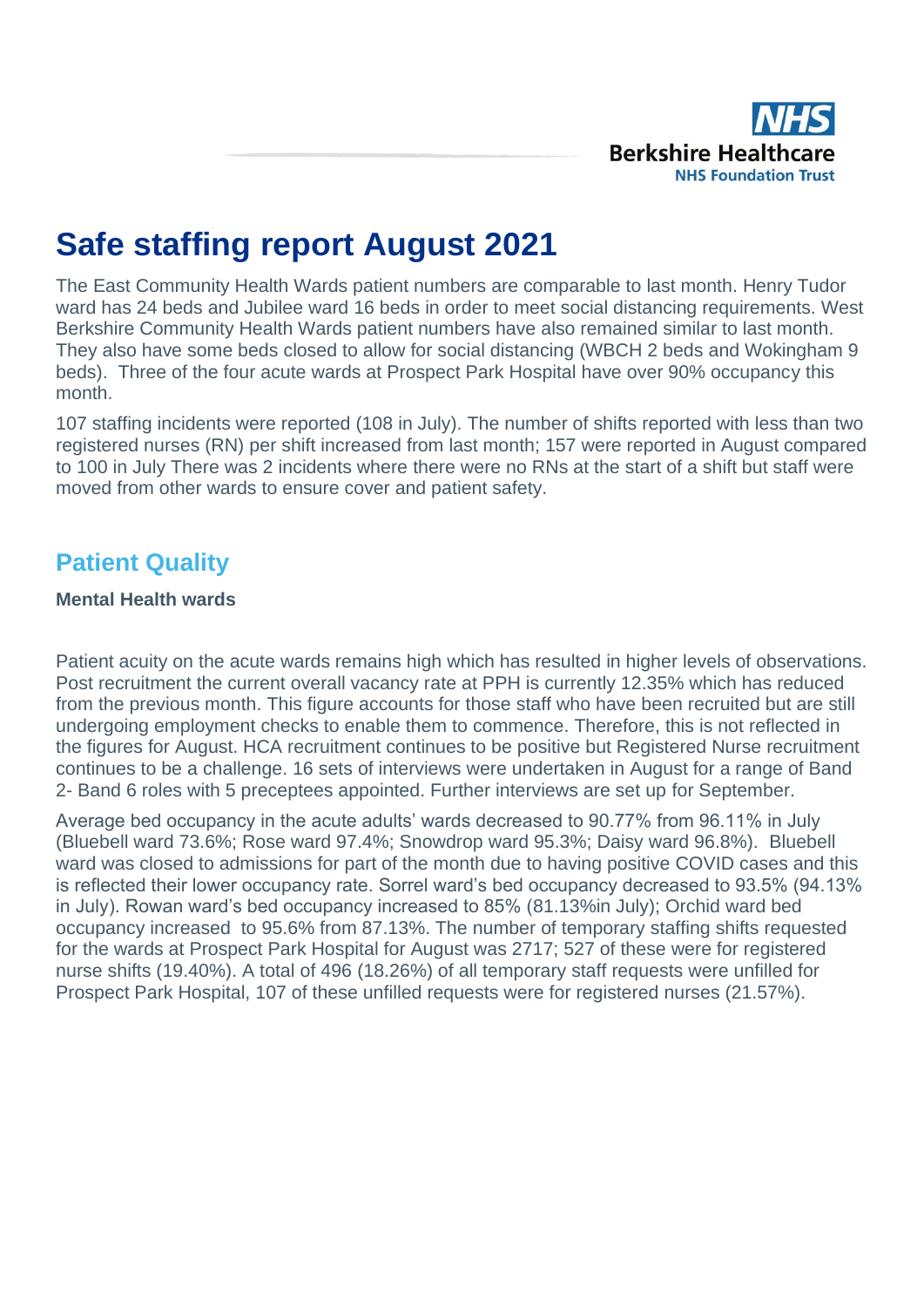There were 111 shifts with less than two registered nurses on a shift (69 in July). Bluebell had 26 shifts and Daisy ward had 33 shifts with less than two registered nurses. On shifts with less than two registered nursing staff there were senior clinical staff on the wards (Matron, Ward Manager and Clinical Development Lead) and therapy staff based on the wards 9-5pm during the week that provided support. Staff were moved across the hospital (including APOS staff) to assist wards in meeting their minimal staffing requirements when required, support was also provided by the Designated Senior Nurse on duty. In addition, a number of AHPs worked on the wards to support existing nursing staff and Nurse Associates were utilised when available.

Campion unit bed occupancy decreased to 38.4% from 45.88% in July. There were 3 shifts with less than two registered nurses. The number of temporary staffing shifts requested for Campion unit was 224; 72 of these were for registered nurse shifts (32.14%). A total of 9 (4.02%) of all temporary staff requests were unfilled. There were 2 unfilled requests for a registered nurse (22.22%).

Table 1 below shows the current staffing position at PPH by registered and unregistered staff. These reflect the budget for 2021/22 and the increase in activity co-ordinators. These figures are less posts offered.

|            | <b>Registered</b><br><b>Vacancy</b><br><b>nurses</b><br>(wte)<br>(wte) |                  | <b>Total</b><br>available<br>registered<br>nurses (wte) | <b>Unregistered</b><br>nurses (wte) | <b>Vacancy</b><br>(wte) | <b>Total available</b><br>unregistered<br>nurses (wte) |  |  |
|------------|------------------------------------------------------------------------|------------------|---------------------------------------------------------|-------------------------------------|-------------------------|--------------------------------------------------------|--|--|
| <b>PPH</b> | 110.15                                                                 | 30.6<br>(27.78%) | 79.55<br>(72.22%)                                       | 192                                 | 41.78<br>(20.56%)       | 152.55<br>$(79.44\%)$                                  |  |  |

#### **Table 1. Current vacancies:**

### **Community Health wards (CHS)**

East community ward numbers have stabilised and are now similar to the West community wards. Jubilee ward had 16 beds and Henry Tudor ward has 24 beds available due to meeting social distancing requirements. West wards also have less beds available due to social distancing requirements. West Berkshire have 43 beds available (2 closed for social distancing across Donnington and Highclere wards) and Wokingham have 37 beds available (9 beds closed for social distancing across both wards: Windsor ward-6 and Ascot ward-3).

The average bed occupancy for the West CHS wards has decreased slightly for August to 85.43% from 86.33% in July; (Oakwood Unit 86.74%, Donnington ward 84.8%, Highclere ward 92%, Ascot ward 74.10%, Windsor ward 89.5%). West CHS wards requested 937 temporary shifts, 377 were for registered nurses (40.23%). A total of 257 (27.43%) shifts were unfilled; 85 were for registered nurses (33.07%).

Highclere ward had 16 shifts and Donnington ward 2 shifts with less than two registered nurses; they supported each other to ensure both the wards were covered and patient safety maintained. In addition, Nurse Associates were utilised when there was no RN available. Ascot ward had 23 shifts, Windsor ward 0 shift and Oakwood unit had 1 shift with less than two registered nurses.

The average bed occupancy for the East wards decreased to 78.0% from 79.19% last month: Jubilee ward 78%, Henry Tudor ward 71%. Henry Tudor ward has a bed capacity of 24 beds as patients and Jubilee ward 16 beds to allow for social distancing requirements. East CHS wards requested 273 temporary shifts; 115 (42.12%) were for registered nurses.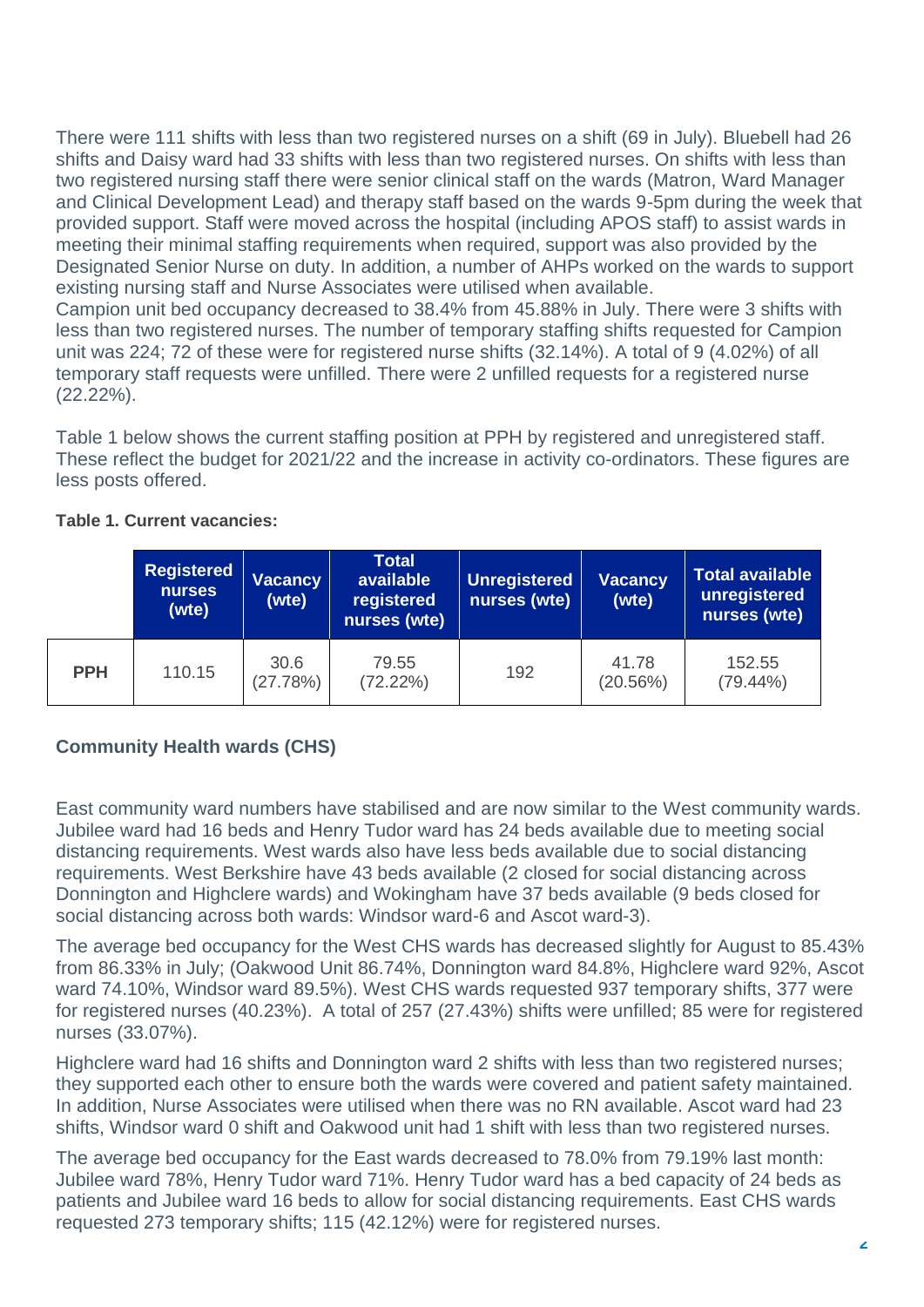A total of 57 shifts (20.88%) were unfilled; 12 was for registered nurses (21.05%). There were 0 shifts with less than two registered nurses on Henry Tudor ward or Jubilee ward. Both Henry Tudor ward and Jubilee ward are trialling different shift patterns for 3 months alongside their existing roster to improve both work life balance for staff and manage the increasing acuity and dependency of the patients. This is currently being reviewed by the business manager and ward managers.

**Table 2:** below shows the current staffing position on the community health wards by registered and unregistered staff. These reflect the budget for 2021/22.

|                                    | <b>Registered</b><br><b>nurses</b><br>(wte) | <b>Total</b><br>available<br>Vacancy<br>(wte)<br>registered<br>nurses (wte) |                      | <b>Unregistered</b><br>nurses (wte) | <b>Vacancy</b><br>(wte) | <b>Total available</b><br>unregistered<br>nurses (wte) |  |  |
|------------------------------------|---------------------------------------------|-----------------------------------------------------------------------------|----------------------|-------------------------------------|-------------------------|--------------------------------------------------------|--|--|
| <b>West</b><br><b>CHS</b><br>wards | 62.85                                       | 6<br>$(9.55\%)$                                                             | 56.85<br>(90.45%)    | 78.88                               | 2.6<br>$(3.30\%)$       | 76.28<br>$(96.70\%)$                                   |  |  |
| <b>East</b><br><b>CHS</b><br>wards | 21.29                                       | 4<br>(18.79%)                                                               | 17.29<br>$(81.21\%)$ | 33.01                               | 2.6<br>(7.88%)          | 30.41<br>(92.12%)                                      |  |  |
| <b>Total</b>                       | 84.14                                       | 10<br>(11.89%)                                                              | 74.14<br>$(88.11\%)$ | 111.89                              | 5.2<br>(4.65%)          | 106.69<br>(95.35%)                                     |  |  |

### **Triangulation of Incident Data**

The triangulation of the patient safety incident data sets involves medication, patients found on the floor, pressure ulcers, absent and missing, seclusions, prone restraints, self–harm and assaults with staffing level. No incidents were reported during the month as a result of safe staffing.

### **Safe Staffing Declaration**

Whilst patient safety was maintained across all wards and no incidents were directly reported in relation to safe staffing; all of the wards at PPH have the highest numbers of registered nurse vacancies and as a result continue to use high levels of temporary staff to achieve the position of safe staffing numbers and therefore, patient experience may have been compromised.

### **Financial Implications**

• Continued usage of temporary staff including registered nursing to cover vacancies, absence and levels of observations for patients.

### **Risk Implications**

• Number of current registered nurse vacancies across wards.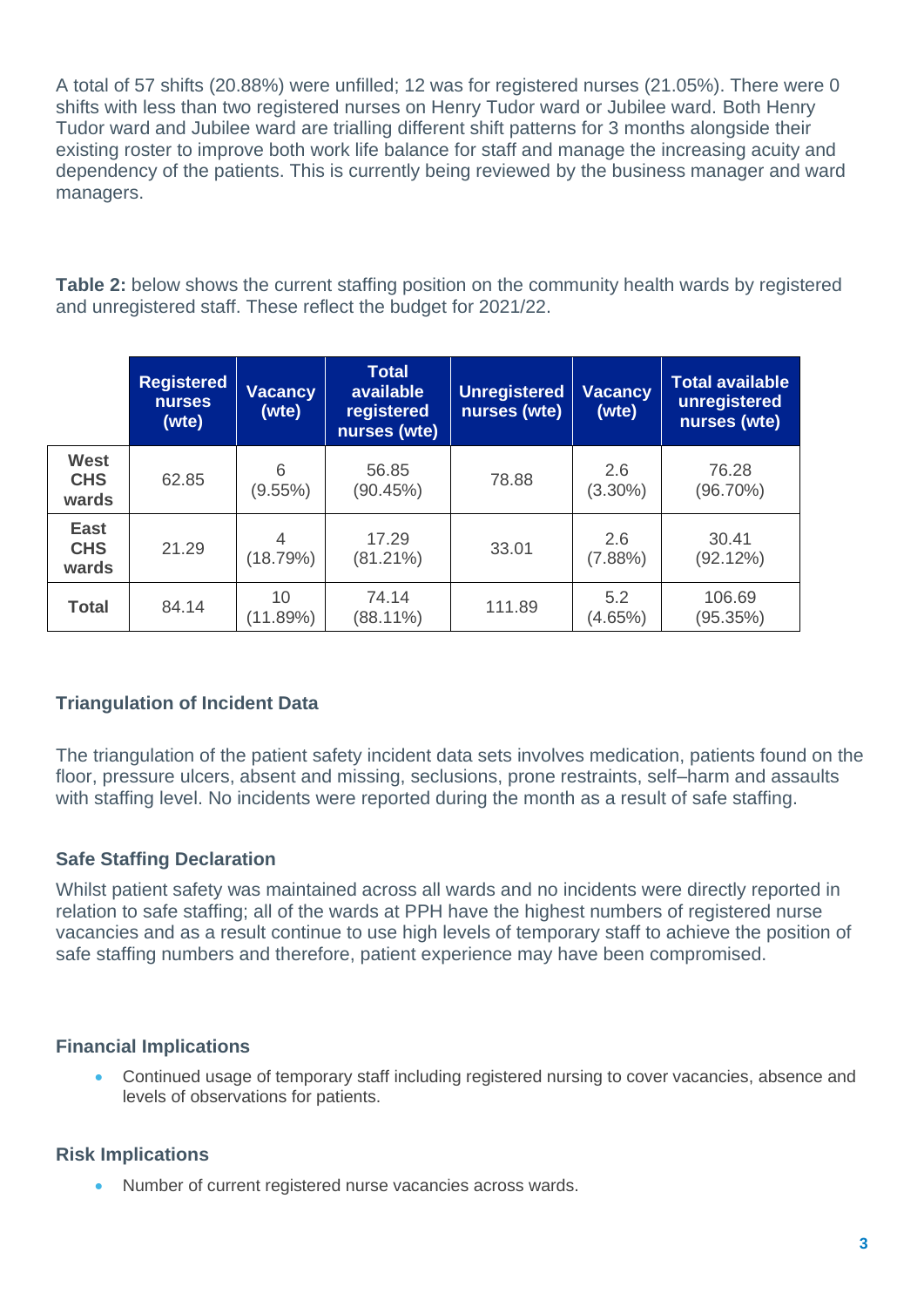## **Care Hours per Patient Day (CHPPD)**

The publication of Lord Carter's review, 'Operational productivity and performance in English acute hospitals: Unwarranted variations', in February 2016 highlighted the importance of the ensuring efficiency and quality across the whole NHS. One of the obstacles identified in eliminating unwarranted variation in clinical staff distribution within the NHS provider sector has been the absence of a single means of consistently recording, reporting and monitoring staff deployment.

In order to provide a consistent way of recording and reporting deployment of staff providing care on inpatient wards, the Care Hours per Patient Day (CHPPD) metric was developed and while it is recognised that the needs of patients using services are often quite different, the CHPPD measure provides a representation of the number of care hours available to patients and it is expected that this measure will enable wards of a similar size, speciality and patient group to be benchmarked in the future. Collection of this data has only just commenced nationally so there is currently limited benchmarking data available at present. CHPPD for all the inpatient areas within Berkshire Healthcare is captured within Table 3 alongside the fill rate and bed occupancy.

**Table 3:** shows the CHPPD on Berkshire Healthcare wards for and provides comparison with available data in model hospital when comparing with other Trusts with the same CQC rating.

|                    | Table 3: Reported CHPPD per ward<br>during November 2020 | Data taken from Model Hospital's latest available<br>report September 2020 |                        |  |  |  |  |  |  |  |
|--------------------|----------------------------------------------------------|----------------------------------------------------------------------------|------------------------|--|--|--|--|--|--|--|
| <b>Ward</b>        | <b>BHFT</b>                                              | <b>Peer median</b>                                                         | <b>National median</b> |  |  |  |  |  |  |  |
| <b>Bluebell</b>    | 9.5                                                      |                                                                            |                        |  |  |  |  |  |  |  |
| Daisy              | 8.6                                                      | 10.51                                                                      | 10.16                  |  |  |  |  |  |  |  |
| Rose               | 8.3                                                      |                                                                            |                        |  |  |  |  |  |  |  |
| Snowdrop           | 7.7                                                      |                                                                            |                        |  |  |  |  |  |  |  |
| Rowan              | 15.1                                                     | 12.73                                                                      | 12.77                  |  |  |  |  |  |  |  |
| Orchid             | 13.4                                                     |                                                                            |                        |  |  |  |  |  |  |  |
| Sorrel             | 18.6                                                     | 21.39                                                                      | 22.27                  |  |  |  |  |  |  |  |
| Campion            | 53                                                       | 28.40                                                                      | 30.59                  |  |  |  |  |  |  |  |
| Donnington         | 6.9                                                      |                                                                            |                        |  |  |  |  |  |  |  |
| <b>Highclere</b>   | 7.4                                                      |                                                                            |                        |  |  |  |  |  |  |  |
| Oakwood            | 7.5                                                      |                                                                            |                        |  |  |  |  |  |  |  |
| Ascot              | 9.2                                                      | $\overline{7}$                                                             | $\overline{7}$         |  |  |  |  |  |  |  |
| Windsor            | 6.4                                                      |                                                                            |                        |  |  |  |  |  |  |  |
| <b>Henry Tudor</b> | 7.9                                                      |                                                                            |                        |  |  |  |  |  |  |  |
| <b>Jubilee</b>     | 9.7                                                      |                                                                            |                        |  |  |  |  |  |  |  |

Comparison with the national and peer medians demonstrate a continued variance between BHFT wards and other comparable trusts. Due to the lower-than-expected bed occupancy, particularly on Campion Unit, the CHPPD appears high.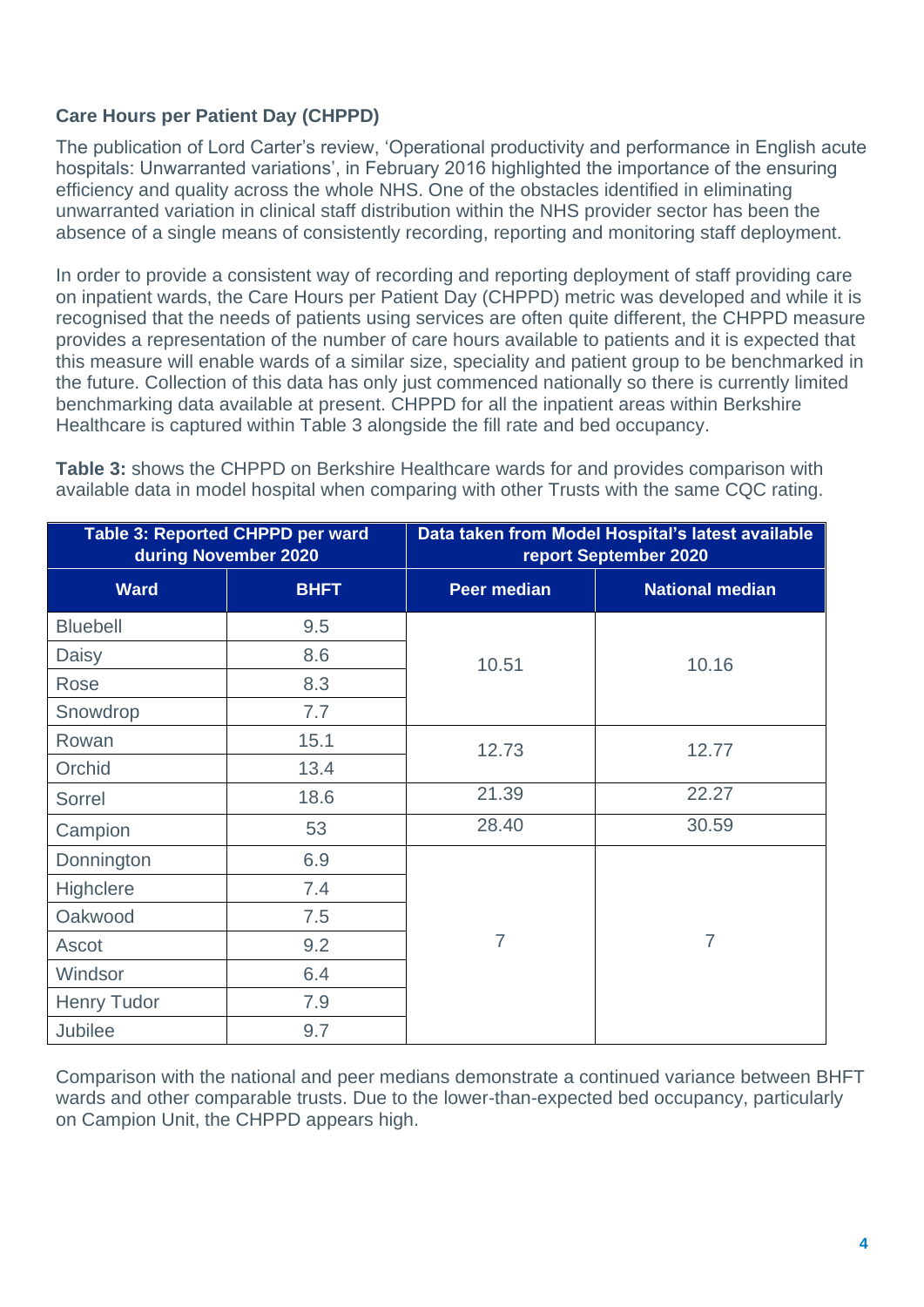# **Reporting**

NHS England requires Trusts to submit monthly staffing data which is displayed on NHS Choices and on the Trust website. The staffing information required to be displayed is the total monthly planned staff hours versus actual staff hours (percentage fill). This information is split by day shift/ night shift and by registered nurses/ unregistered care staff. NHS England has not released the parameters against which staffing levels should be RAG rated as this is a decision for local Trusts and their Board. This information is detailed in Table 4 of the report.

Guidance published in November 2014 by the Department of Health based on NICE guidelines for safe staffing (in acute hospitals) identified 'red flags' where safety has the potential to be compromised. One of these red flags was monitoring when wards had less than two registered nurses present on the ward during a shift. All our Mental Health and Community Wards are staffed to provide two registered staff on every shift and the shifts with less than two registered staff on duty are detailed in table 4. For Campion Unit (Learning Disability unit) the agreed staffing levels are two registered nurses during the day and one registered nurse at night, therefore it is breaches in these levels that are captured in Table 4 for Inpatient wards.

#### **Main themes from this month's report:**

- Three out of the four mental health wards had occupancy of over 90%.
- Recruitment of Registered Nurses remains challenging in line with the national picture.
- There continues to be a high level of temporary staff usage to cover vacancies, absences and high levels of observations.

#### **Table 4**

displays the total budgeted workforce, vacancy, sickness and maternity leave. The total monthly planned staff hours versus actual staff hours (percentage fill) along with the care hours per patient day (CHPPD) are also reported. This information is split by day shift/night shift and by registered nurses/unregistered care staff. Sickness and maternity leave data not available in time for this report.

Overall RAG rating for the table is indicated as: